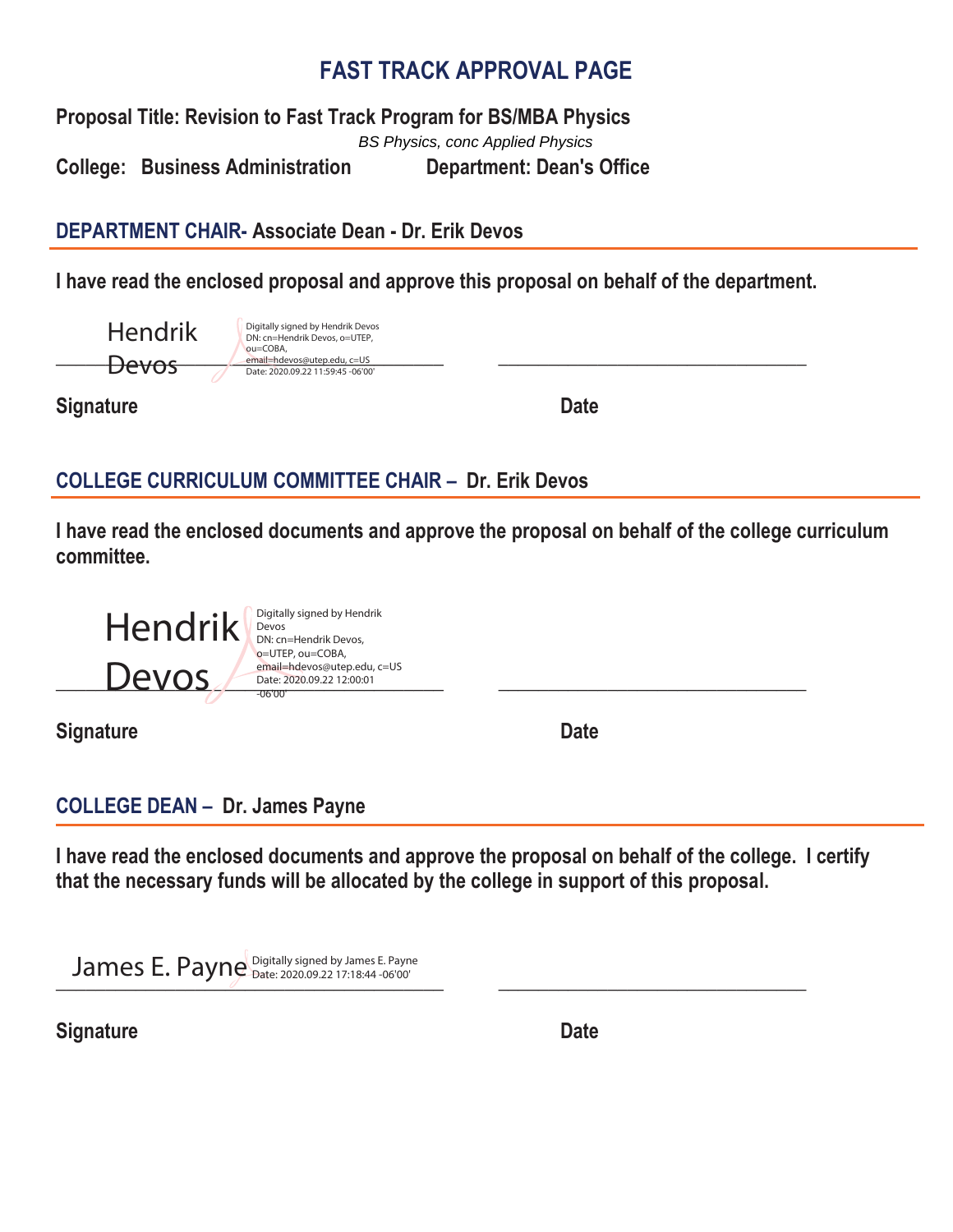College: Science

**Department: Physics** 

DEPARTMENT CHAIR- Dr. Mark Pederson

I have read the enclosed proposal and approve this proposal on behalf of the department.

Pledera

 $9.23.2020$ 

Signature

Date

## **COLLEGE CURRICULUM COMMITTEE CHAIR - Dr. Nancy Marcus**

I have read the enclosed documents and approve the proposal on behalf of the college curriculum committee.

Nancy Marcus

9-22, - 2020

Signature

**Date** 

#### **COLLEGE DEAN - Dr. Robert Kirken**

I have read the enclosed documents and approve the proposal on behalf of the college. I certify that the necessary funds will be allocated by the college in support of this proposal.

Sut Ating

**Signature** 

 $9/23/20$ 

Date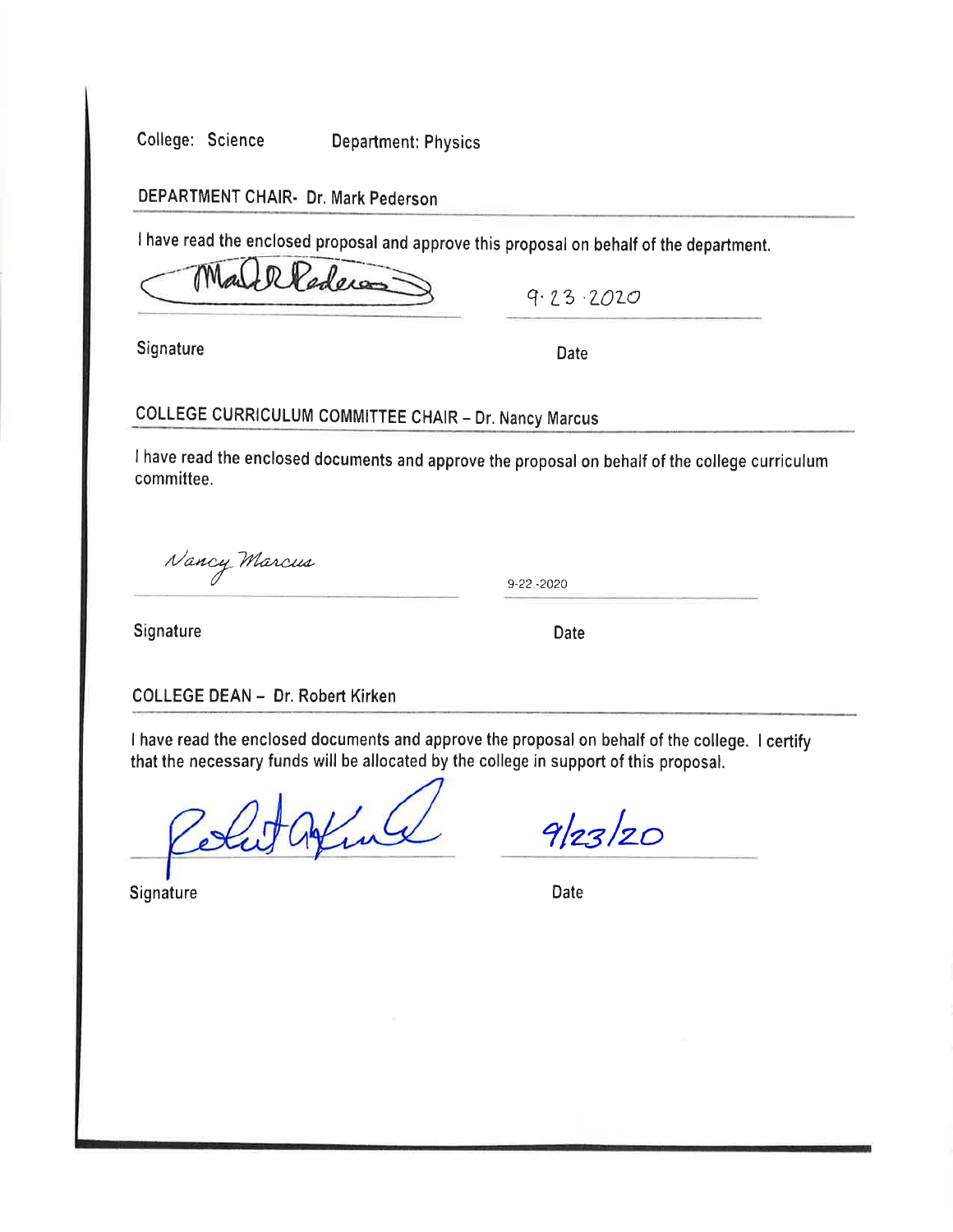### **Curriculum Change Memo**

| Date:    | September 1, 2020                                                                                              |
|----------|----------------------------------------------------------------------------------------------------------------|
| From:    | Laura M. Uribarri, Asst. Dean, COBA                                                                            |
| Through: | Dr. Mark Pederson, Chair, Department of Physics<br>Dr. Erik Devos, Assoc. Dean and Chair, MBA Policy Committee |
| Through: | Dr. Robert Kirken, Dean, COS<br>Dr. James Payne, Dean COBA                                                     |
| To:      | Dr. Aaron Velasco, Chair, Graduate Council<br>Dr. Art Duvall, Chair, Undergraduate Curriculum Committee        |
| Subject: | Revision to Fast Track Program for BS in Physics - Applied<br><b>Physics Concentration/MBA</b>                 |

The College of Science and the College of Business Administration seek approval to update the fast-track program for undergraduate students pursuing a BS in Physics – Applied Physics Concentration who are also interested in pursuing a Master of Business Administration Degree. **Specifically, this proposal revises the Master of Business Administration core courses in accordance with the new 36-credit hour degree plan.**

Admission requirements and dually counted hours remain the same: BS students would be required to have a 3.3 cumulative GPA and 90 credit hours in order to apply for admission to the MBA program. BS/MBA fast-track students would be allowed to take 9 credit hours of MBA core coursework which would count dually toward the BS elective requirements and the MBA core requirements. Students are required to earn a grade of "B" or higher in order for MBA credits to count dually toward the BS and MBA. The table below illustrates the revised MBA core courses which could count dually.

| MBA core courses eligible for fast-track dual credit |  |
|------------------------------------------------------|--|
| MGMT 5311 - Organizational Management Seminar        |  |
| MKT 5311 - Marketing Management                      |  |
| QMB 5311 - Quantitative Methods in Business          |  |
| BLAW 5306 - Business Law and Ethics                  |  |
| FIN 5311 - Financial Management                      |  |
| ECON 5311 - Managerial Economics                     |  |
| OSCM 5308 - Concepts of Production Management        |  |
| ACCT 5304 - Account Analysis                         |  |